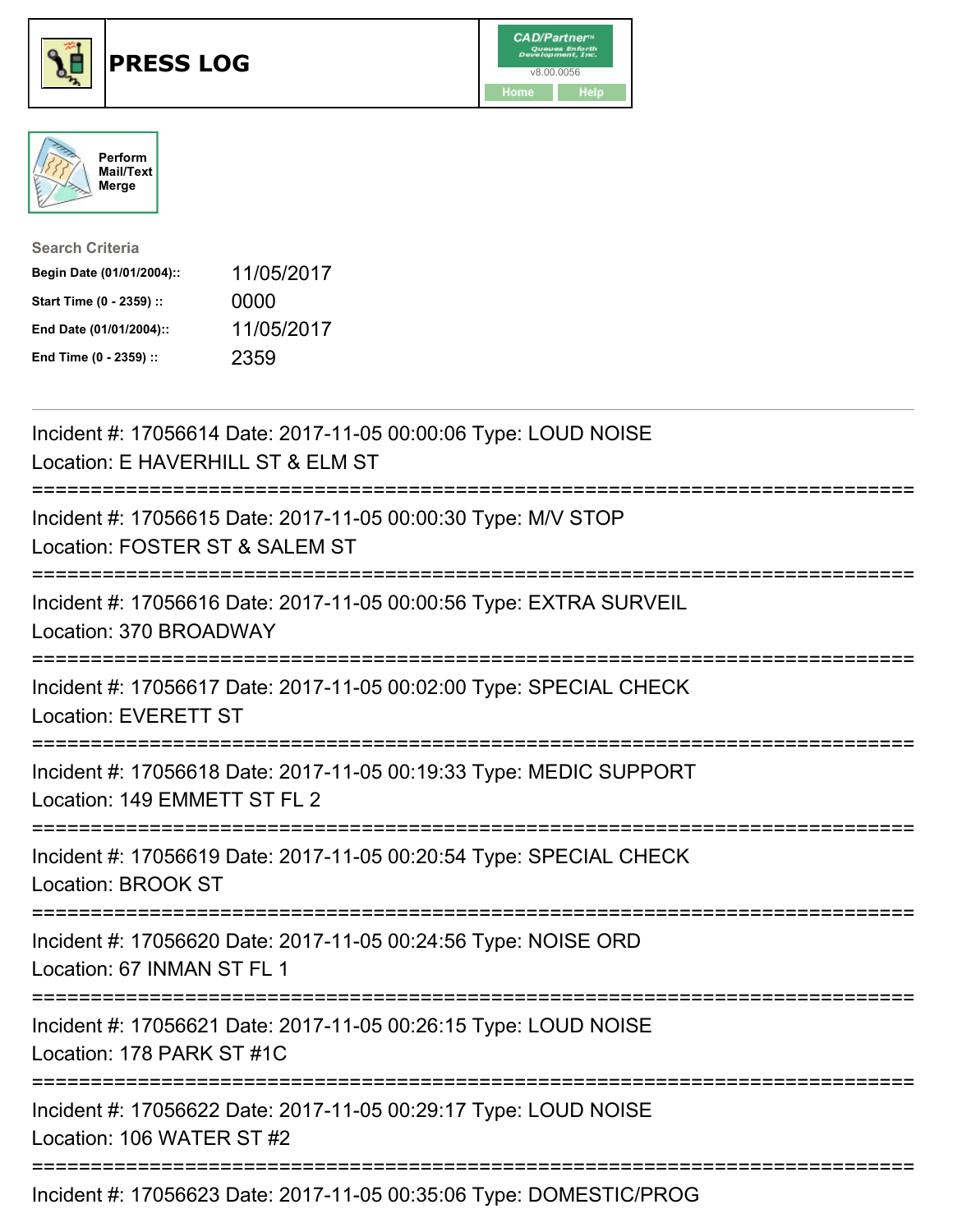| Location: 195 CRAWFORD ST FL 1                                                                                                                                            |
|---------------------------------------------------------------------------------------------------------------------------------------------------------------------------|
| Incident #: 17056624 Date: 2017-11-05 00:42:54 Type: HIT & RUN M/V<br>Location: 191 ESSEX ST<br>===============================                                           |
| Incident #: 17056625 Date: 2017-11-05 00:48:48 Type: MV/BLOCKING<br>Location: JACKSON ST & METHUEN ST                                                                     |
| Incident #: 17056626 Date: 2017-11-05 00:48:56 Type: FIGHT<br>Location: 139 MYRTLE ST FL 3                                                                                |
| Incident #: 17056646 Date: 2017-11-05 01:01:56 Type: DISTURBANCE<br>Location: 336 COMMON ST                                                                               |
| Incident #: 17056627 Date: 2017-11-05 01:03:34 Type: LARCENY/PAST<br>Location: SAM'S FOOD STORE / 389 BROADWAY<br>=======================<br>.--------------------------- |
| Incident #: 17056647 Date: 2017-11-05 01:05:08 Type: NOISE ORD<br>Location: 43 TRENTON ST FL 3                                                                            |
| Incident #: 17056628 Date: 2017-11-05 01:06:19 Type: NOISE ORD<br>Location: 328 JACKSON ST                                                                                |
| Incident #: 17056648 Date: 2017-11-05 01:11:54 Type: EXTRA SURVEIL<br>Location: 600 S UNION                                                                               |
| Incident #: 17056649 Date: 2017-11-05 01:13:41 Type: EXTRA SURVEIL<br><b>Location: STORROW</b>                                                                            |
| Incident #: 17056650 Date: 2017-11-05 01:15:15 Type: M/V STOP<br>Location: OLIVER SCHOOL / 183 HAVERHILL ST                                                               |
| Incident #: 17056651 Date: 2017-11-05 01:19:20 Type: EXTRA SURVEIL<br>Location: DUNKIN DONUTS / 63 S UNION ST                                                             |
| Incident #: 17056652 Date: 2017-11-05 01:20:30 Type: M/V STOP<br><b>Location: MARSTON &amp; GENERAL</b>                                                                   |
| Incident #: 17056630 Date: 2017-11-05 01:20:47 Type: M/V STOP<br>Location: 255 ESSEX ST                                                                                   |
| Incident #: 17056629 Date: 2017-11-05 01:20:58 Type: NOISE ORD                                                                                                            |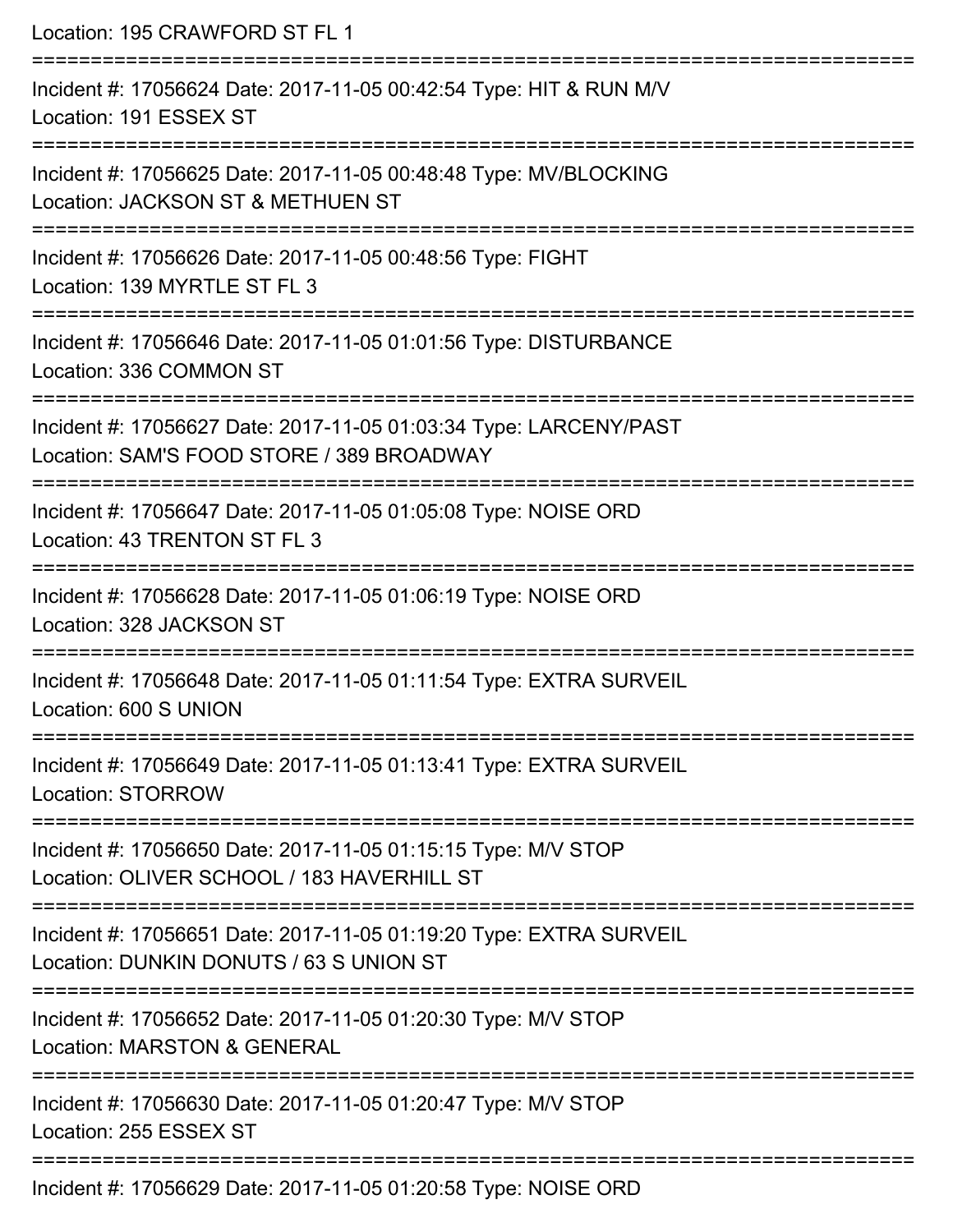| Incident #: 17056654 Date: 2017-11-05 01:21:47 Type: M/V STOP<br>Location: COMMON ST & NEWBURY ST                    |
|----------------------------------------------------------------------------------------------------------------------|
| Incident #: 17056653 Date: 2017-11-05 01:21:57 Type: NOISE ORD<br>Location: 22 CEDAR ST #1 FL 1                      |
| Incident #: 17056631 Date: 2017-11-05 01:23:55 Type: EXTRA SURVEIL<br>Location: 73 WINTHROP AV                       |
| Incident #: 17056632 Date: 2017-11-05 01:24:33 Type: NOISE ORD<br>Location: 105 FARNHAM ST #1 FL 1                   |
| Incident #: 17056634 Date: 2017-11-05 01:25:34 Type: EXTRA SURVEIL<br>Location: BENNINGTON ST & LAWRENCE ST          |
| Incident #: 17056633 Date: 2017-11-05 01:25:57 Type: ALARM/BURG<br>Location: HAFFNERS GAS STATION / 469 HAVERHILL ST |
| Incident #: 17056655 Date: 2017-11-05 01:27:28 Type: M/V STOP<br>Location: 104 JACKSON ST                            |
| Incident #: 17056656 Date: 2017-11-05 01:27:59 Type: NOISE ORD<br>Location: 33 TYLER ST FL 2                         |
| Incident #: 17056635 Date: 2017-11-05 01:30:04 Type: EXTRA SURVEIL<br><b>Location: JUNIPER ST</b>                    |
| Incident #: 17056636 Date: 2017-11-05 01:31:18 Type: M/V STOP<br>Location: BROADWAY & PARK ST                        |
| Incident #: 17056657 Date: 2017-11-05 01:31:40 Type: EXTRA SURVEIL<br><b>Location: JUNIPER ST</b>                    |
| Incident #: 17056637 Date: 2017-11-05 01:32:01 Type: HIT & RUN M/V<br>Location: 191 ESSEX ST                         |
| Incident #: 17056658 Date: 2017-11-05 01:33:27 Type: LOUD NOISE<br>Location: 26 CEDAR ST                             |
| Incident #: 17056659 Date: 2017-11-05 01:36:25 Type: M/V STOP                                                        |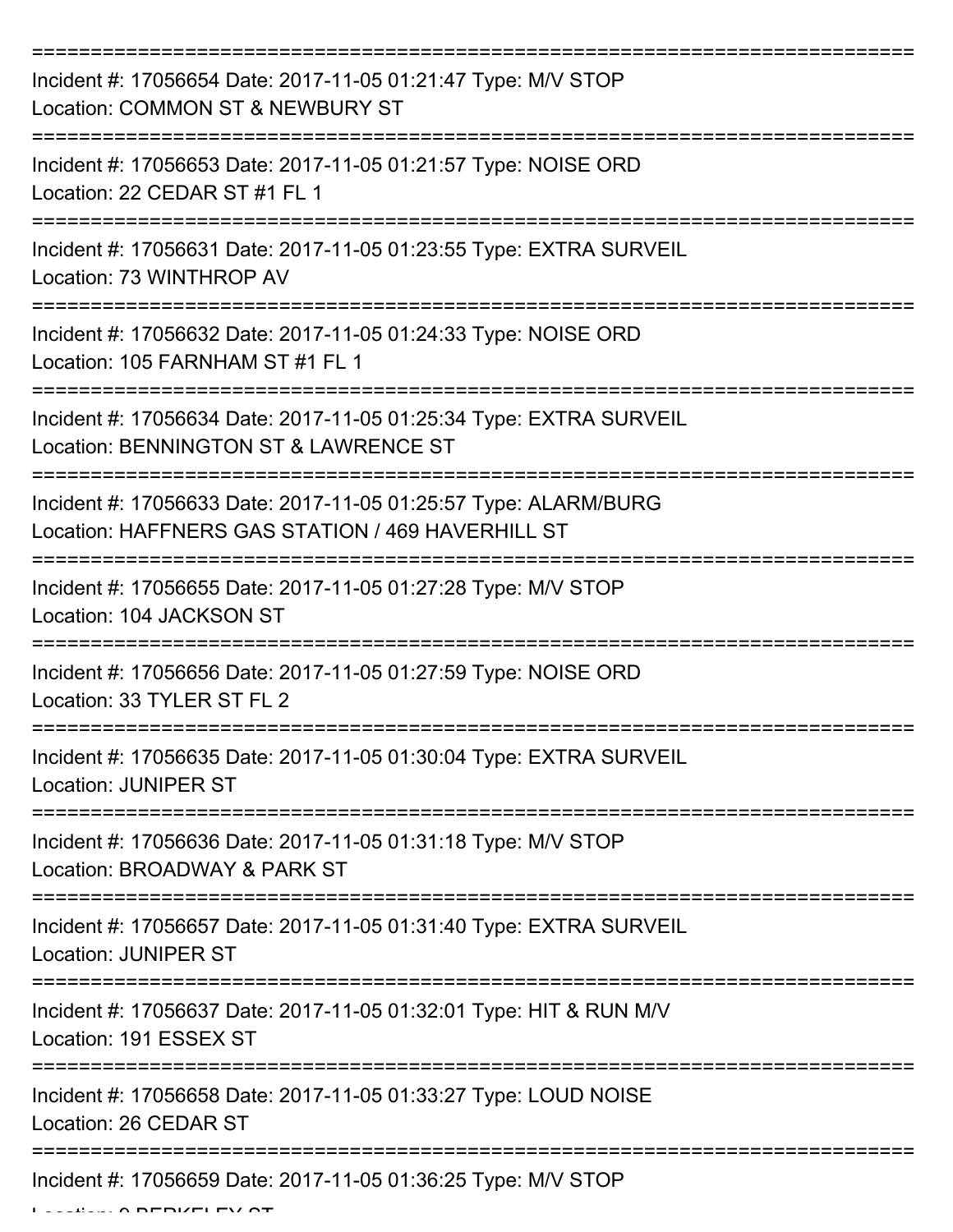| Incident #: 17056638 Date: 2017-11-05 01:38:21 Type: SUS PERS/MV<br>Location: S UNION ST & SALEM ST                   |
|-----------------------------------------------------------------------------------------------------------------------|
| Incident #: 17056660 Date: 2017-11-05 01:39:03 Type: SUS PERS/MV<br>Location: ANCHOR AUTO / 140 WEST ST               |
| Incident #: 17056662 Date: 2017-11-05 01:48:55 Type: M/V STOP<br>Location: HAVERHILL ST & WEST ST                     |
| Incident #: 17056639 Date: 2017-11-05 01:49:07 Type: M/V STOP<br>Location: BROADWAY & CROSS ST                        |
| Incident #: 17056640 Date: 2017-11-05 01:50:04 Type: ALARM/BURG<br>Location: LA MUDANZERA SHIPPING / 598 ESSEX ST     |
| Incident #: 17056661 Date: 2017-11-05 01:50:05 Type: M/V STOP<br>Location: ERVING AV & LAWRENCE ST                    |
| Incident #: 17056641 Date: 2017-11-05 01:50:38 Type: M/V STOP<br>Location: CANAL ST & UNION ST                        |
| Incident #: 17056663 Date: 2017-11-05 01:52:49 Type: EXTRA SURVEIL<br>Location: 579 ANDOVER                           |
| Incident #: 17056643 Date: 2017-11-05 01:53:39 Type: ALARM/BURG<br>Location: NORRIS RESIDENCE / 102 E CAMBRIDGE ST #A |
| Incident #: 17056642 Date: 2017-11-05 01:53:39 Type: NOISE ORD<br>Location: 12 ACTON ST #2 FL 2                       |
| Incident #: 17056664 Date: 2017-11-05 01:54:15 Type: M/V STOP<br>Location: MANCHESTER ST & WEST ST                    |
| Incident #: 17056644 Date: 2017-11-05 01:54:44 Type: EXTRA SURVEIL<br><b>Location: HOWARD ST</b>                      |
| Incident #: 17056645 Date: 2017-11-05 01:56:43 Type: DISTURBANCE<br>Location: 1 MILL ST                               |
| Incident #: 17056665 Date: 2017-11-05 01:58:00 Type: TOW OF M/V                                                       |

Location: 2 INMAAN CT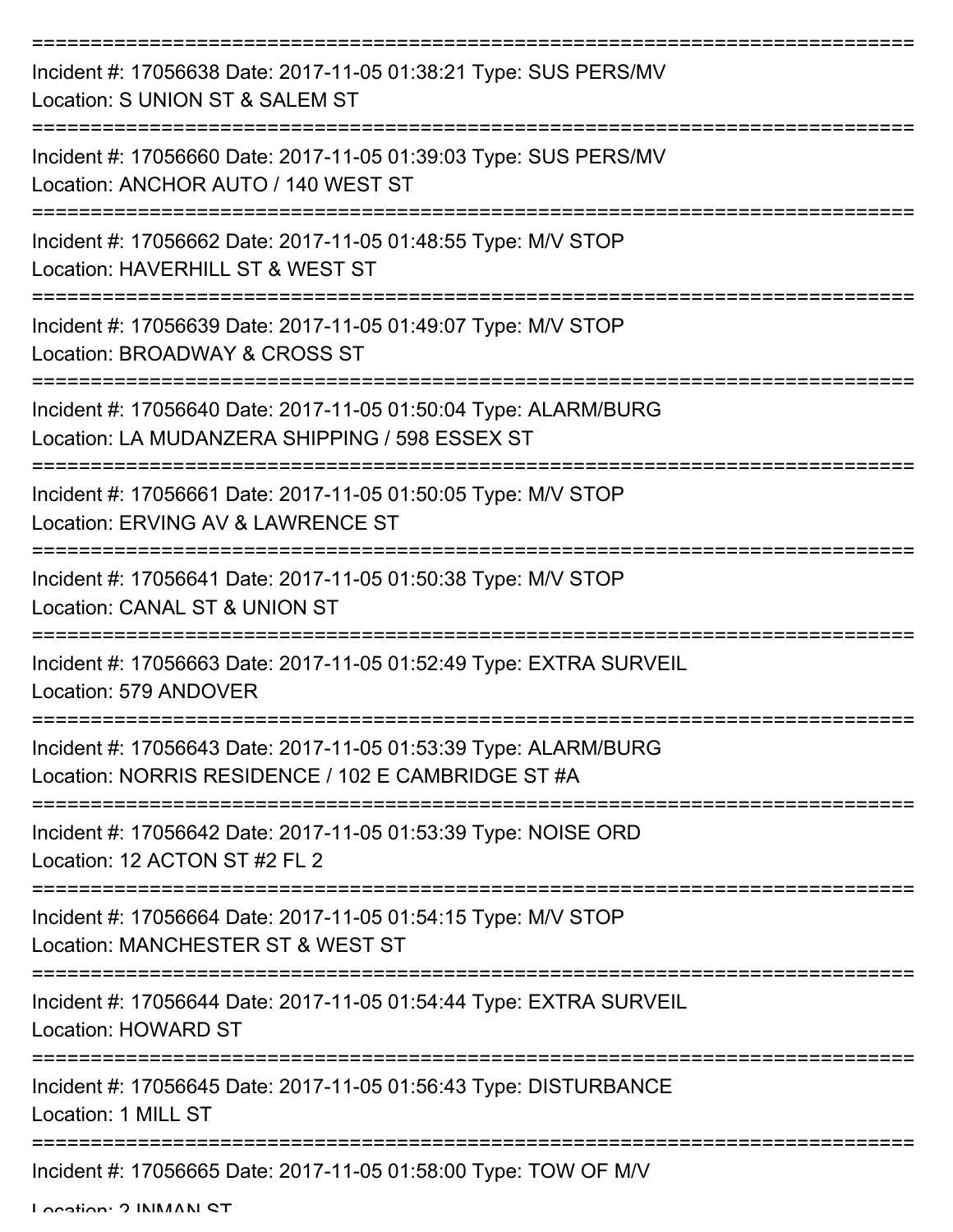| Incident #: 17056667 Date: 2017-11-05 02:08:57 Type: MAL DAMAGE<br>Location: 632 ANDOVER ST                              |
|--------------------------------------------------------------------------------------------------------------------------|
| Incident #: 17056666 Date: 2017-11-05 02:09:39 Type: NOISE ORD<br>Location: 12 ACTON ST #1 FL 1                          |
| Incident #: 17056668 Date: 2017-11-05 02:15:46 Type: M/V STOP<br>Location: BUSWELL ST & TRENTON ST                       |
| Incident #: 17056669 Date: 2017-11-05 02:19:56 Type: NOISE ORD<br>Location: 145 NEWBURY ST FL 2                          |
| Incident #: 17056670 Date: 2017-11-05 02:24:34 Type: MEDIC SUPPORT<br>Location: 94 OSGOOD ST #3 FL 3                     |
| Incident #: 17056671 Date: 2017-11-05 02:43:22 Type: M/V STOP<br>Location: STORROW ST & WOODLAND ST                      |
| Incident #: 17056672 Date: 2017-11-05 02:46:28 Type: UNATENEDCHILD<br>Location: 137 LAWRENCE ST                          |
| Incident #: 17056673 Date: 2017-11-05 02:47:59 Type: M/V STOP<br>Location: BROADWAY & CANAL ST                           |
| Incident #: 17056674 Date: 2017-11-05 02:53:41 Type: NOISE ORD<br>Location: 353 ELM ST                                   |
| :=====================<br>Incident #: 17056675 Date: 2017-11-05 02:59:05 Type: EXTRA SURVEIL<br>Location: 73 WINTHROP AV |
| Incident #: 17056676 Date: 2017-11-05 03:01:20 Type: EXTRA SURVEIL<br>Location: STADIUM PLAZA / null                     |
| Incident #: 17056677 Date: 2017-11-05 03:03:59 Type: EXTRA SURVEIL<br>Location: DAISY ST & HOLLY ST                      |
| Incident #: 17056678 Date: 2017-11-05 03:10:14 Type: EXTRA SURVEIL<br>Location: 205 BROADWAY                             |
| Incident #: 17056679 Date: 2017-11-05 03:14:18 Type: NOISE ORD<br>Location: 2 INMAN ST #4                                |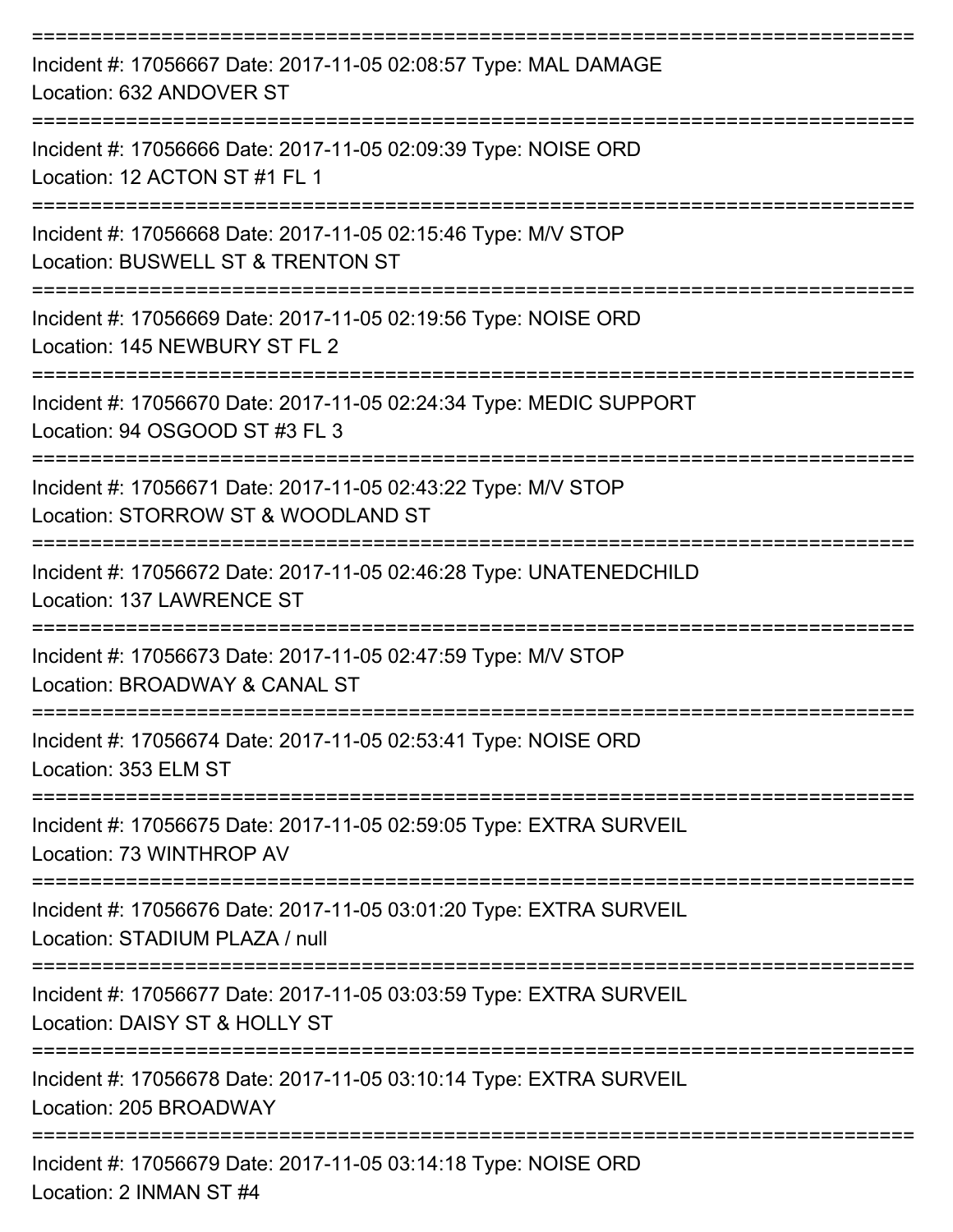| Incident #: 17056680 Date: 2017-11-05 03:35:18 Type: SUS PERS/MV<br>Location: 12 AMHERST ST                                   |
|-------------------------------------------------------------------------------------------------------------------------------|
| Incident #: 17056681 Date: 2017-11-05 03:42:31 Type: M/V STOP<br>Location: AMESBURY ST & METHUEN ST                           |
| Incident #: 17056682 Date: 2017-11-05 03:46:57 Type: M/V STOP<br>Location: S BROADWAY & SALEM ST                              |
| ;===============================<br>Incident #: 17056683 Date: 2017-11-05 03:58:16 Type: NOISE ORD<br>Location: 24 STEARNS AV |
| Incident #: 17056684 Date: 2017-11-05 04:05:44 Type: EXTRA SURVEIL<br>Location: 159 LAWRENCE ST                               |
| ===================<br>Incident #: 17056685 Date: 2017-11-05 04:11:56 Type: TEST QED<br>Location: 35 MAPLE ST                 |
| Incident #: 17056686 Date: 2017-11-05 04:44:35 Type: KEEP PEACE<br>Location: 11 GREEN ST FL 1                                 |
| Incident #: 17056687 Date: 2017-11-05 04:57:00 Type: M/V STOP<br>Location: 114 & 495                                          |
| Incident #: 17056688 Date: 2017-11-05 04:57:54 Type: TOW OF M/V<br>Location: 111 LOWELL ST                                    |
| Incident #: 17056689 Date: 2017-11-05 04:59:23 Type: TOW OF M/V<br>Location: 479 S BROADWAY                                   |
| Incident #: 17056690 Date: 2017-11-05 06:02:28 Type: NOISE ORD<br>Location: 56 SPRINGFIELD ST FL 1                            |
| Incident #: 17056691 Date: 2017-11-05 06:19:38 Type: ALARM/BURG<br>Location: METRO PCS / 160 BROADWAY                         |
| Incident #: 17056692 Date: 2017-11-05 06:57:27 Type: PARK & WALK<br>Location: 205 BROADWAY                                    |
| Incident #: 17056693 Date: 2017-11-05 07:20:05 Type: TOW/REPOSSED<br>Location: 164 SALEM ST                                   |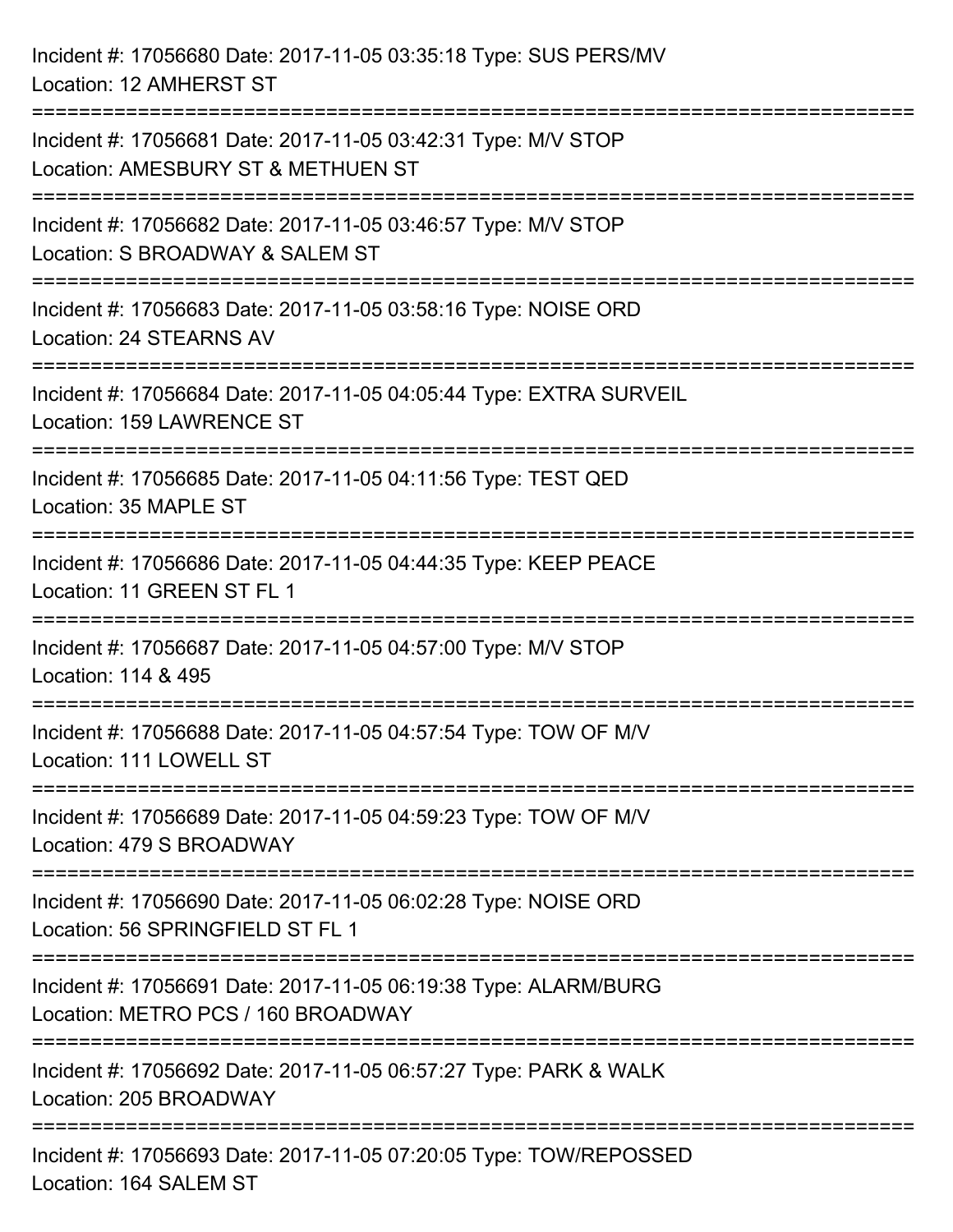| Incident #: 17056694 Date: 2017-11-05 07:28:39 Type: ALARM/BURG<br>Location: COTORRA AUDIO SOUNDS / 853 ESSEX ST                          |
|-------------------------------------------------------------------------------------------------------------------------------------------|
| Incident #: 17056695 Date: 2017-11-05 07:36:05 Type: DOMESTIC/PROG<br>Location: 25 HOFFMAN AV                                             |
| Incident #: 17056696 Date: 2017-11-05 08:17:06 Type: M/V STOP<br>Location: S BROADWAY & SHATTUCK ST<br>:=========================         |
| Incident #: 17056697 Date: 2017-11-05 08:18:09 Type: M/V STOP<br>Location: EVERETT ST & SALEM                                             |
| Incident #: 17056698 Date: 2017-11-05 09:13:37 Type: STOL/MV/PAS<br><b>Location: 100 TRENTON ST</b>                                       |
| Incident #: 17056699 Date: 2017-11-05 09:18:31 Type: ALARM/BURG<br>Location: MALAYA'S / 2 NEWBURY ST                                      |
| Incident #: 17056700 Date: 2017-11-05 09:28:54 Type: M/V STOP<br>Location: ANDOVER ST & PARKER ST                                         |
| Incident #: 17056701 Date: 2017-11-05 09:36:48 Type: M/V STOP<br>Location: KENT ST & S UNION ST                                           |
| Incident #: 17056702 Date: 2017-11-05 09:49:46 Type: NOTIFICATION<br>Location: 443 ANDOVER ST #10                                         |
| Incident #: 17056703 Date: 2017-11-05 09:50:32 Type: 209A/VIOLATION<br>Location: 85 ANDOVER ST #4<br>==================================== |
| Incident #: 17056704 Date: 2017-11-05 09:51:15 Type: HIT & RUN M/V<br>Location: 18 LENOX ST                                               |
| Incident #: 17056705 Date: 2017-11-05 09:57:42 Type: MISSING PERS<br>Location: BROADWAY & CONCORD ST                                      |
| Incident #: 17056707 Date: 2017-11-05 09:58:15 Type: MV/BLOCKING<br>Location: 77 SHAWSHEEN RD FL 1                                        |
| Incident #: 17056706 Date: 2017-11-05 10:01:57 Type: DRUG VIO<br>Location: 3 TRENTON ST                                                   |

===========================================================================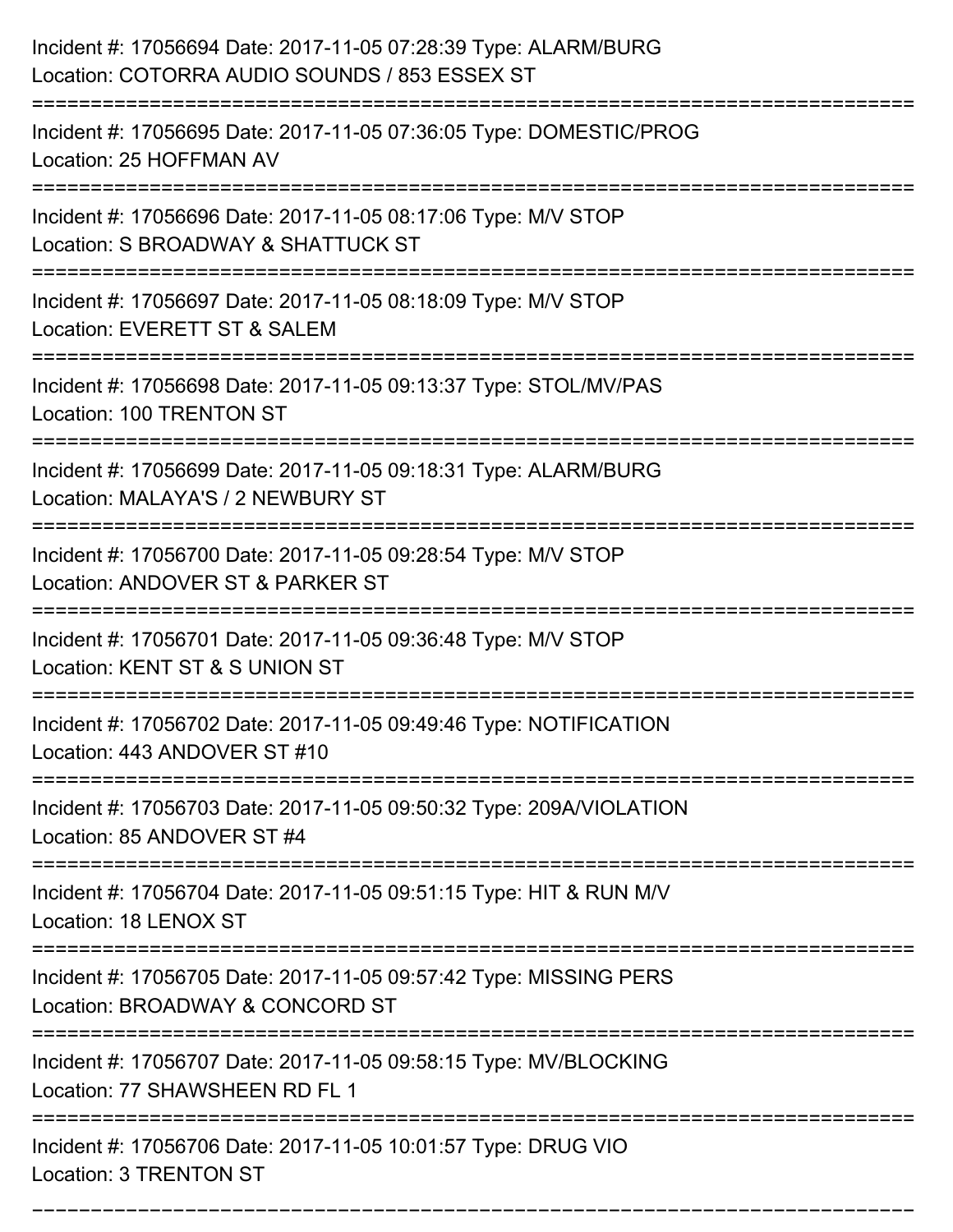| Incident #: 17056708 Date: 2017-11-05 10:05:20 Type: PARK & WALK<br>Location: BRADFORD ST & BROADWAY                             |
|----------------------------------------------------------------------------------------------------------------------------------|
| Incident #: 17056709 Date: 2017-11-05 10:16:58 Type: KEEP PEACE<br>Location: 37 BOWDOIN ST FL 1                                  |
| Incident #: 17056710 Date: 2017-11-05 10:24:46 Type: ANIMAL COMPL<br>Location: BENNINGTON ST & ERVING AV                         |
| Incident #: 17056711 Date: 2017-11-05 10:57:36 Type: MEDIC SUPPORT<br>Location: DEMOULAS MARKET / 700 ESSEX ST                   |
| Incident #: 17056712 Date: 2017-11-05 11:12:31 Type: DRUG VIO<br>Location: ALMA ST & ERVING AV<br>:=====================         |
| Incident #: 17056713 Date: 2017-11-05 11:17:34 Type: M/V STOP<br>Location: 2 MELROSE                                             |
| Incident #: 17056714 Date: 2017-11-05 11:23:17 Type: DRUG OVERDOSE<br>Location: 102 JACKSON ST FL 1                              |
| Incident #: 17056715 Date: 2017-11-05 11:26:07 Type: A&B PAST<br>Location: 305 PROSPECT ST                                       |
| Incident #: 17056716 Date: 2017-11-05 11:34:17 Type: ANIMAL COMPL<br>Location: 40 WINTHROP AV                                    |
| Incident #: 17056717 Date: 2017-11-05 11:38:27 Type: DRUG VIO<br>Location: ALMA ST & ERVING AV                                   |
| Incident #: 17056718 Date: 2017-11-05 11:46:12 Type: GUN CALL<br>Location: NEWBURY ST & SUMMER ST                                |
| Incident #: 17056719 Date: 2017-11-05 11:58:57 Type: A&B PAST<br>Location: 305 PROSPECT ST                                       |
| ===================================<br>Incident #: 17056720 Date: 2017-11-05 12:09:22 Type: STOLEN PROP<br>Location: 31 TYLER ST |
| --------------------------<br>Incident #: 17056721 Date: 2017-11-05 12:09:52 Type: SUS PERS/MV<br>Location: 24 KENDALL ST        |
|                                                                                                                                  |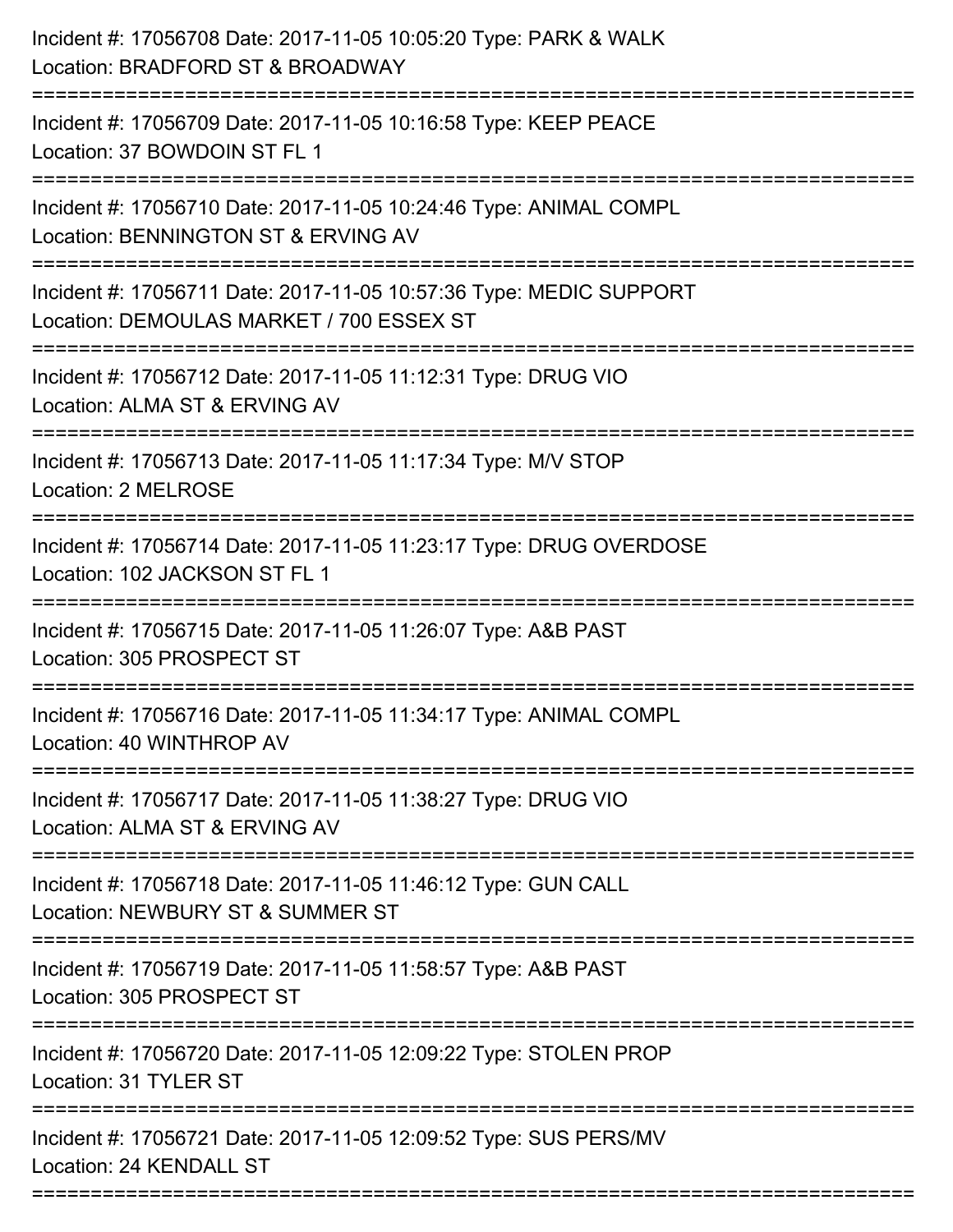Location: 168 MARSTON ST

| Incident #: 17056723 Date: 2017-11-05 12:42:23 Type: INVEST CONT<br>Location: 90 LOWELL ST                         |
|--------------------------------------------------------------------------------------------------------------------|
| Incident #: 17056724 Date: 2017-11-05 13:04:40 Type: KEEP PEACE<br>Location: 43 PLEASANT ST                        |
| Incident #: 17056725 Date: 2017-11-05 13:29:13 Type: M/V STOP<br>Location: HAMPSHIRE ST & TREMONT ST               |
| Incident #: 17056726 Date: 2017-11-05 13:30:05 Type: M/V STOP<br>Location: 106 EVERETT ST                          |
| Incident #: 17056727 Date: 2017-11-05 13:36:16 Type: LARCENY/PAST<br>Location: 190 LAWRENCE ST                     |
| Incident #: 17056728 Date: 2017-11-05 13:41:27 Type: FIGHT<br>Location: 37 BODWELL ST FL 2                         |
| Incident #: 17056729 Date: 2017-11-05 13:43:49 Type: MEDIC SUPPORT<br>Location: CVS PHARMACY / 205 S BROADWAY      |
| Incident #: 17056730 Date: 2017-11-05 14:06:42 Type: M/V STOP<br>Location: ANDOVER ST & PARKER ST                  |
| Incident #: 17056732 Date: 2017-11-05 14:13:46 Type: 911 HANG UP<br>Location: 269 HAVERHILL ST                     |
| Incident #: 17056731 Date: 2017-11-05 14:14:36 Type: B&E/MV/PAST<br>Location: 20 BORDER ST                         |
| Incident #: 17056733 Date: 2017-11-05 14:17:36 Type: 911 HANG UP<br>Location: 407 HIGH ST FL 1                     |
| Incident #: 17056735 Date: 2017-11-05 14:22:42 Type: MEDIC SUPPORT<br>Location: ADVANCED AUTO PARTS / 183 BROADWAY |
| Incident #: 17056734 Date: 2017-11-05 14:22:54 Type: NOISE ORD<br>Location: 333 S BROADWAY FL 2                    |
|                                                                                                                    |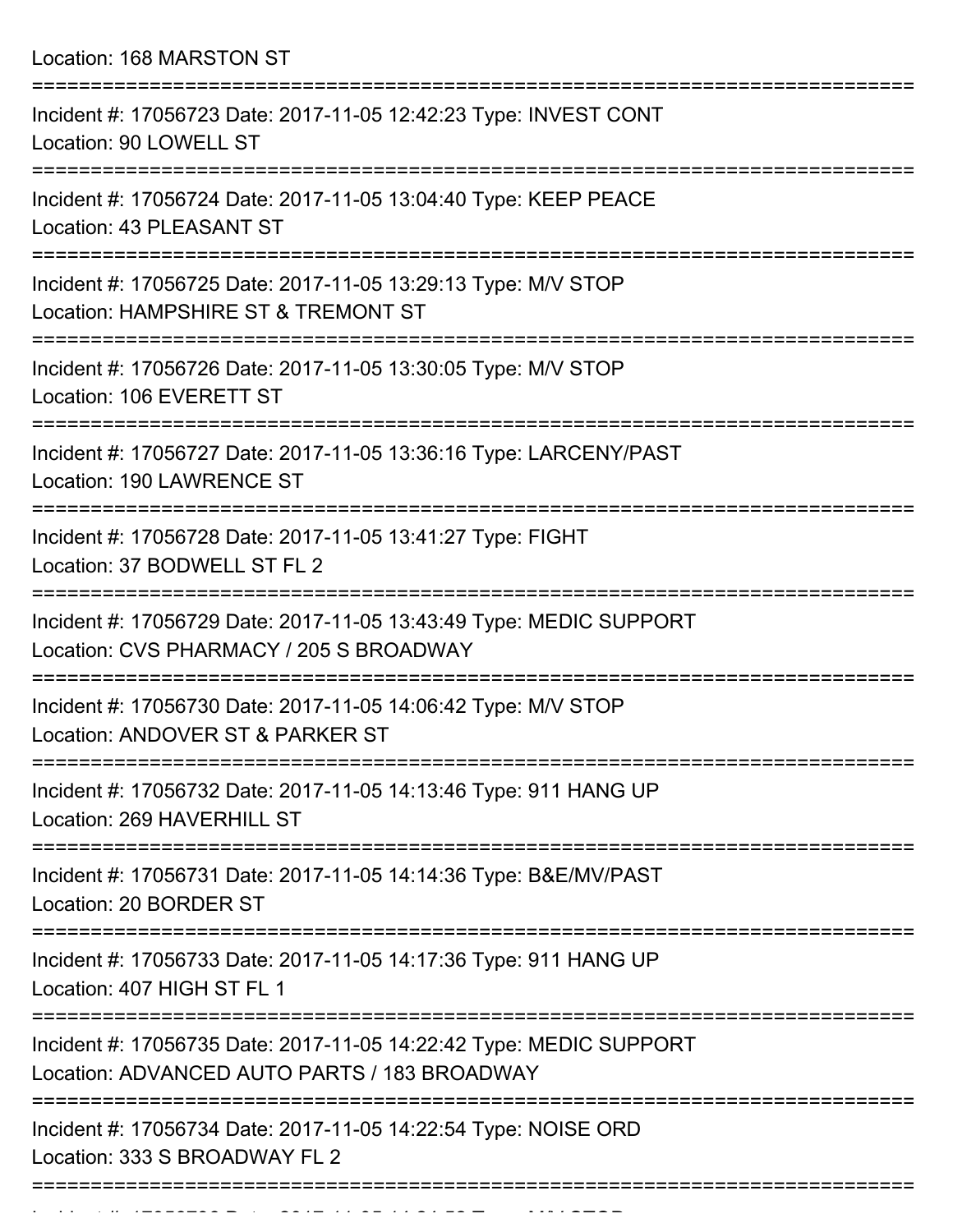Location: EVERETT & CARELTON

| Incident #: 17056737 Date: 2017-11-05 14:27:52 Type: NOISE ORD<br>Location: 37 AUBURN ST                             |
|----------------------------------------------------------------------------------------------------------------------|
| Incident #: 17056738 Date: 2017-11-05 14:29:31 Type: M/V STOP<br>Location: ESSEX ST & HAMPSHIRE ST                   |
| Incident #: 17056739 Date: 2017-11-05 15:06:32 Type: ALARM/BURG<br>Location: 54 PHILLIPS ST                          |
| Incident #: 17056740 Date: 2017-11-05 15:12:01 Type: M/V STOP<br>Location: AMESBURY ST & HAVERHILL ST                |
| Incident #: 17056741 Date: 2017-11-05 15:14:33 Type: AUTO ACC/NO PI<br>Location: PARK ST & SAUNDERS ST               |
| Incident #: 17056742 Date: 2017-11-05 15:18:34 Type: VIO 209A<br>Location: 550 BROADWAY                              |
| Incident #: 17056743 Date: 2017-11-05 15:21:22 Type: DOMESTIC/PROG<br>Location: 8 INMAN ST #16                       |
| Incident #: 17056744 Date: 2017-11-05 15:30:18 Type: ALARM/BURG<br>Location: 150 ARLINGTON ST                        |
| Incident #: 17056745 Date: 2017-11-05 15:31:36 Type: SUS PERS/MV<br><b>Location: WEST PARK</b><br>------------------ |
| Incident #: 17056746 Date: 2017-11-05 15:36:08 Type: LOCKOUT<br><b>Location: 85 MANCHESTER ST</b>                    |
| Incident #: 17056747 Date: 2017-11-05 15:38:38 Type: ALARM/BURG<br>Location: 101 PARKER ST                           |
| Incident #: 17056748 Date: 2017-11-05 15:39:58 Type: DRUG VIO<br>Location: 43 DOYLE ST                               |
| Incident #: 17056749 Date: 2017-11-05 15:40:41 Type: DOMESTIC/PROG<br>Location: 56 FLORAL ST FL 1                    |
|                                                                                                                      |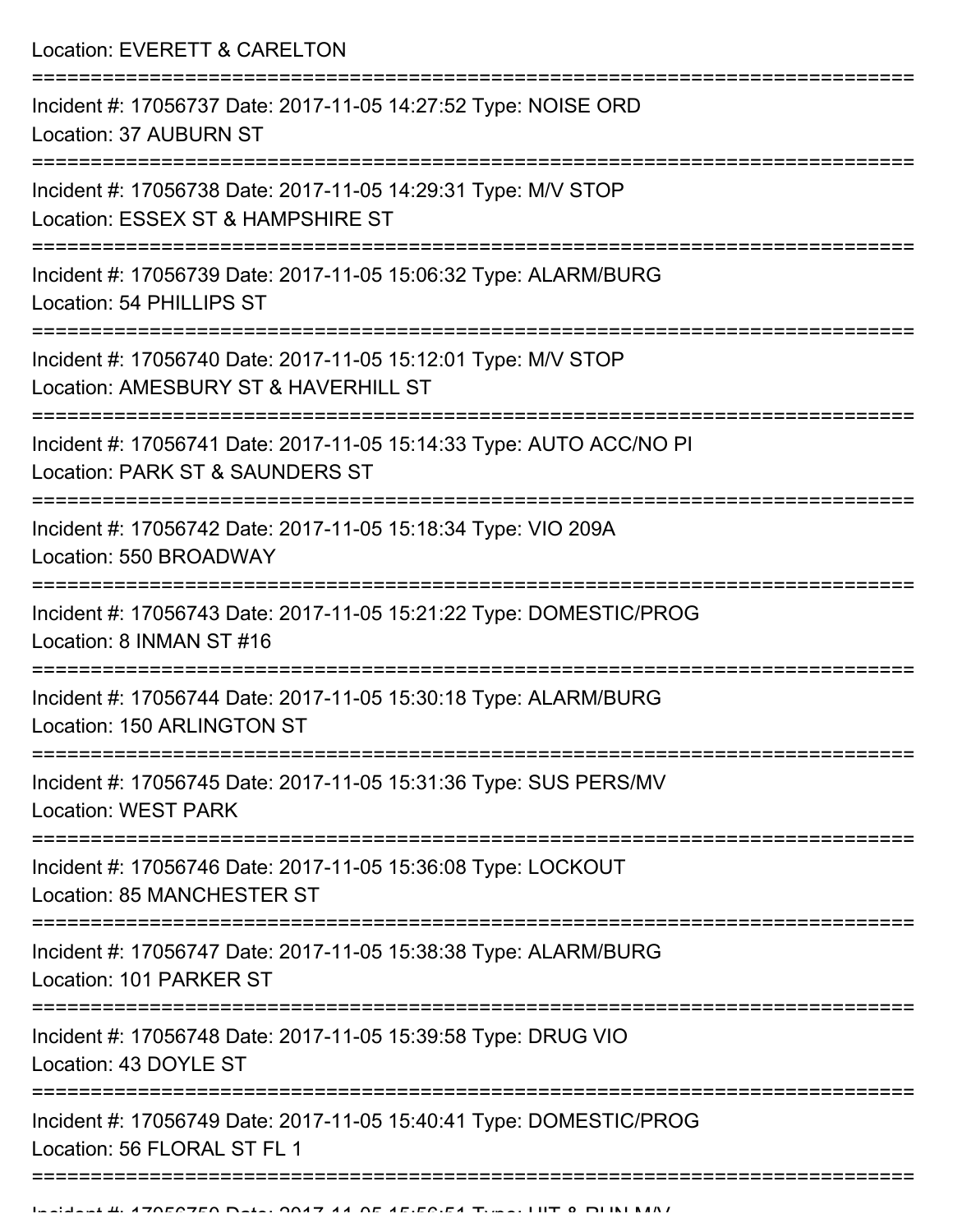Location: 37 FERN ST

=========================================================================== Incident #: 17056751 Date: 2017-11-05 15:58:12 Type: M/V STOP Location: BRADFORD ST & BROADWAY =========================================================================== Incident #: 17056752 Date: 2017-11-05 16:00:04 Type: MEDIC SUPPORT Location: MERRIMACK ST & S BROADWAY =========================================================================== Incident #: 17056753 Date: 2017-11-05 16:43:36 Type: SUS PERS/MV Location: BROADWAY & ESSEX ST =========================================================================== Incident #: 17056754 Date: 2017-11-05 17:04:32 Type: A&B PROG Location: 372 S UNION ST =========================================================================== Incident #: 17056755 Date: 2017-11-05 17:07:45 Type: A&B PROG Location: HAVERHILL ST & JACKSON ST =========================================================================== Incident #: 17056756 Date: 2017-11-05 17:23:48 Type: GENERAL SERV Location: POLLO TIPICO / null =========================================================================== Incident #: 17056757 Date: 2017-11-05 17:27:16 Type: DK (DRUNK) Location: BROADWAY & ESSEX ST =========================================================================== Incident #: 17056758 Date: 2017-11-05 17:28:39 Type: DRUG VIO Location: 41 DOYLE ST =========================================================================== Incident #: 17056759 Date: 2017-11-05 17:33:35 Type: MEDIC SUPPORT Location: 46 KINGSTON ST #1 =========================================================================== Incident #: 17056760 Date: 2017-11-05 17:34:22 Type: GENERAL SERV Location: HAVERHILL ST & MAY ST =========================================================================== Incident #: 17056761 Date: 2017-11-05 17:44:06 Type: M/V STOP Location: HAVERHILL ST & RAILROAD ST =========================================================================== Incident #: 17056762 Date: 2017-11-05 17:47:02 Type: MV/BLOCKING Location: 150 WILLOW ST =========================================================================== Incident #: 17056763 Date: 2017-11-05 17:50:34 Type: M/V STOP Location: HAVERHILL ST & WEST ST =========================================================================== Incident #: 17056764 Date: 2017-11-05 17:55:41 Type: SPECIAL CHECK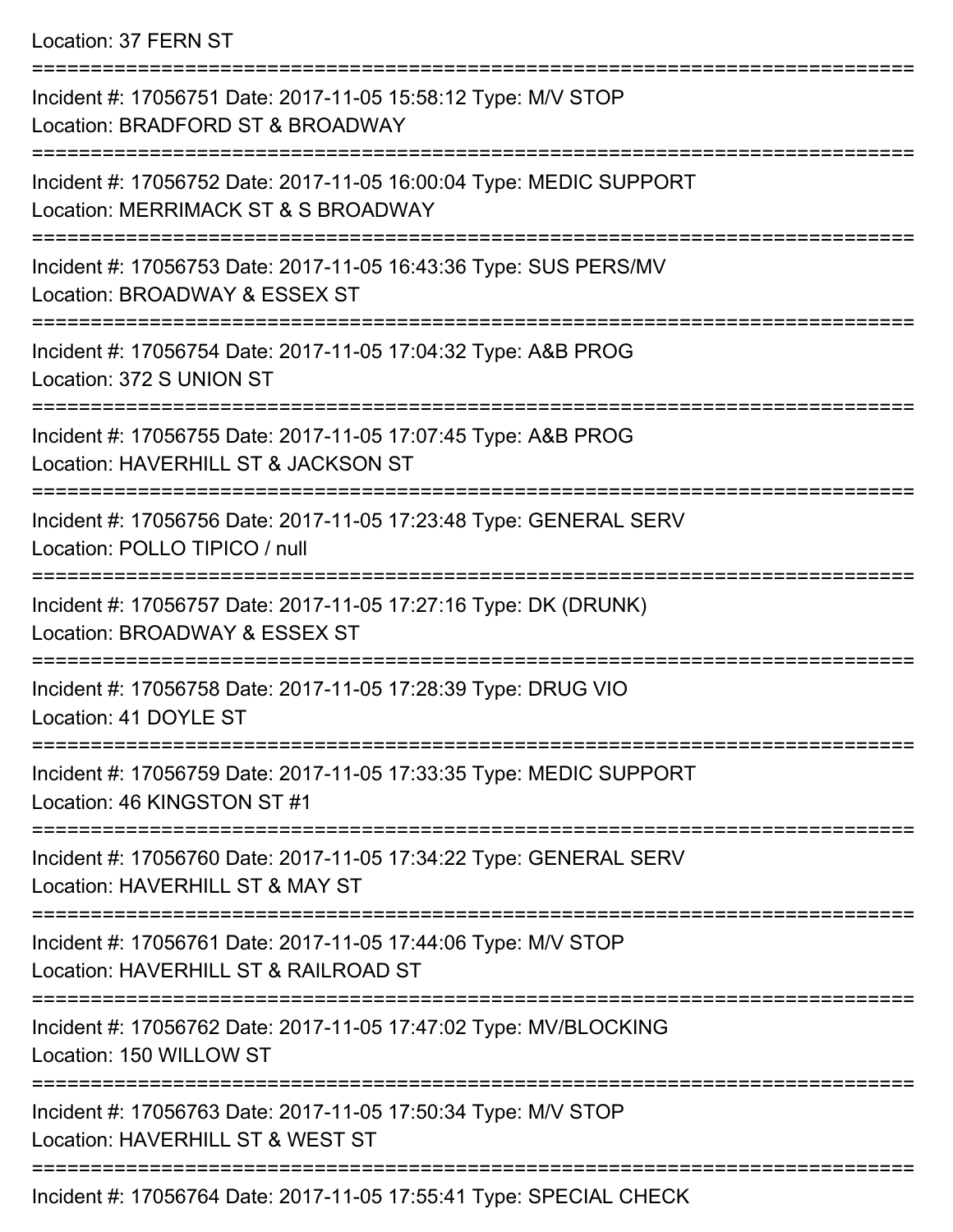| Incident #: 17056766 Date: 2017-11-05 17:56:22 Type: A&B PAST<br>Location: HEWITT'S LIQUOR / 109 LAWRENCE ST |
|--------------------------------------------------------------------------------------------------------------|
| Incident #: 17056765 Date: 2017-11-05 17:59:24 Type: M/V STOP<br>Location: MARKET ST & PARKER ST             |
| Incident #: 17056767 Date: 2017-11-05 18:01:09 Type: M/V STOP<br>Location: S BROADWAY & SALEM ST             |
| Incident #: 17056769 Date: 2017-11-05 18:03:23 Type: CK WELL BEING<br>Location: PARKER ST & SALEM ST         |
| Incident #: 17056768 Date: 2017-11-05 18:04:43 Type: M/V STOP<br>Location: S BROADWAY & SHATTUCK ST          |
| Incident #: 17056770 Date: 2017-11-05 18:15:01 Type: SPECIAL CHECK<br><b>Location: SHAWSHEEN RD</b>          |
| Incident #: 17056771 Date: 2017-11-05 18:17:22 Type: M/V STOP<br>Location: BROADWAY & CROSS ST               |
| Incident #: 17056772 Date: 2017-11-05 18:21:39 Type: ALARM/HOLD<br>Location: DUNKIN DONUTS / 50 S BROADWAY   |
| Incident #: 17056773 Date: 2017-11-05 18:22:41 Type: SUS PERS/MV<br>Location: FROST SCHOOL / 33 HAMLET ST    |
| Incident #: 17056774 Date: 2017-11-05 18:38:09 Type: M/V STOP<br>Location: FALLS BRIDGE / null               |
| Incident #: 17056775 Date: 2017-11-05 18:40:03 Type: DISTURBANCE<br>Location: 86 S BROADWAY #26              |
| Incident #: 17056776 Date: 2017-11-05 18:42:41 Type: MV/BLOCKING<br><b>Location: FAIRMONT ST</b>             |
| Incident #: 17056777 Date: 2017-11-05 19:01:28 Type: SUS PERS/MV<br>Location: 96 JACKSON ST #1               |
| Incident #: 17056778 Date: 2017-11-05 19:11:21 Type: A&B PAST                                                |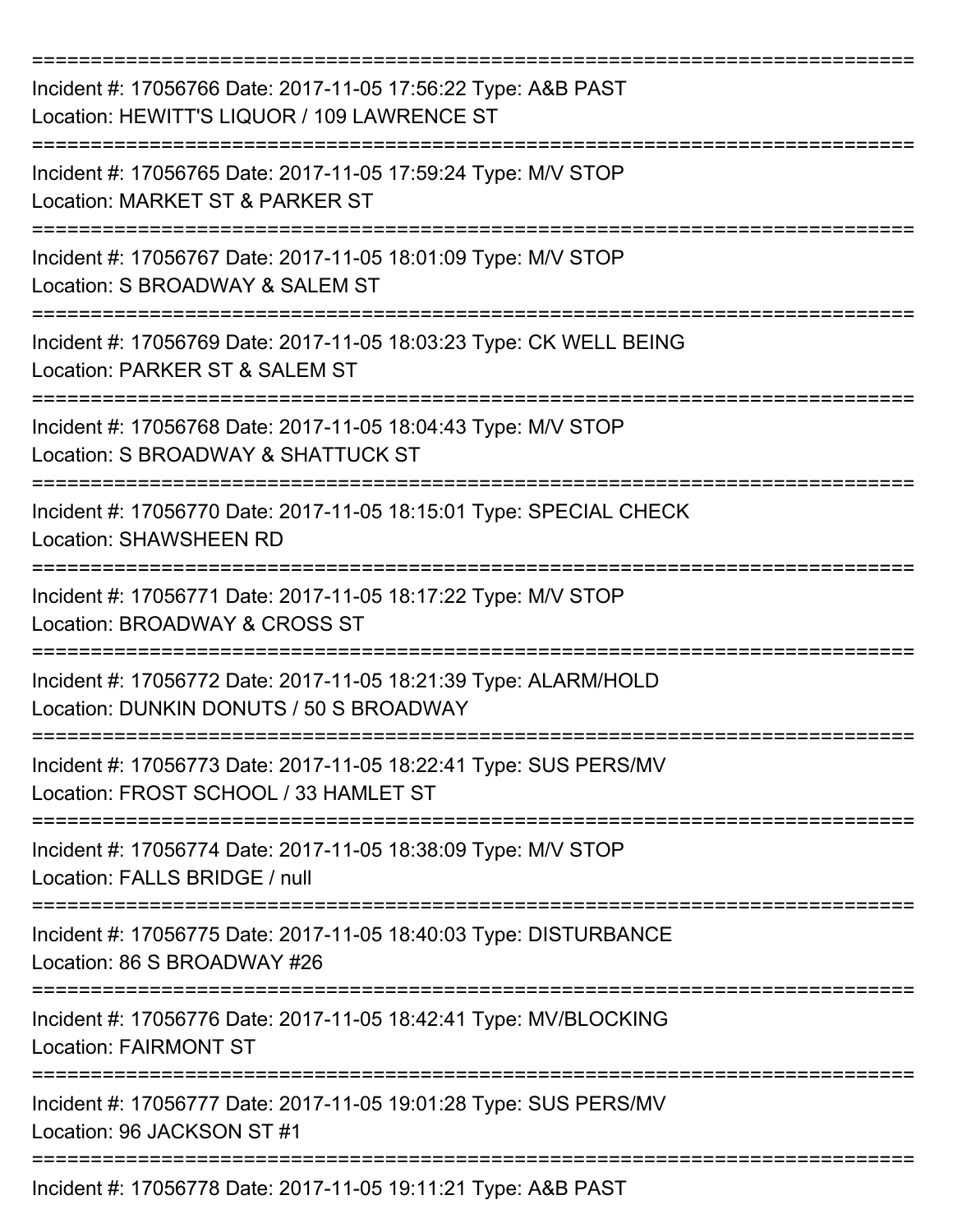| Incident #: 17056780 Date: 2017-11-05 19:13:24 Type: MISSING PERS<br>Location: WALK IN / 12 W DALTON ST FL 2 |
|--------------------------------------------------------------------------------------------------------------|
| Incident #: 17056779 Date: 2017-11-05 19:14:41 Type: M/V STOP<br>Location: HAMPSHIRE ST & LOWELL ST          |
| Incident #: 17056781 Date: 2017-11-05 19:21:32 Type: M/V STOP<br>Location: 155 HAVERHILL ST                  |
| Incident #: 17056782 Date: 2017-11-05 19:27:59 Type: KEEP PEACE<br>Location: 78 BROMFIELD ST                 |
| Incident #: 17056783 Date: 2017-11-05 19:29:34 Type: DRUG VIO<br>Location: HAMPSHIRE ST & MYRTLE ST          |
| Incident #: 17056785 Date: 2017-11-05 19:33:33 Type: E911 HANGUP<br>Location: 9 LOGAN ST #2                  |
| Incident #: 17056784 Date: 2017-11-05 19:34:42 Type: M/V STOP<br>Location: AMESBURY ST & ESSEX ST            |
| Incident #: 17056786 Date: 2017-11-05 19:37:30 Type: M/V STOP<br>Location: RT 114 & 495                      |
| Incident #: 17056787 Date: 2017-11-05 19:38:38 Type: FIRE<br>Location: 550 BROADWAY #410                     |
| Incident #: 17056788 Date: 2017-11-05 19:41:44 Type: CK WELL BEING<br>Location: DUCK BRIDGE / 0 ISLAND ST    |
| Incident #: 17056789 Date: 2017-11-05 19:48:45 Type: GENERAL SERV<br>Location: 23 DOYLE ST                   |
| Incident #: 17056790 Date: 2017-11-05 19:59:56 Type: LOST PROPERTY<br>Location: 71 BIGELOW ST FL 2           |
| Incident #: 17056791 Date: 2017-11-05 20:11:13 Type: NOISE ORD<br>Location: 325 S BROADWAY FL 2              |
| Incident #: 17056792 Date: 2017-11-05 20:12:48 Type: M/V STOP<br><b>FOURO AU A HAMPOHIDE OT</b>              |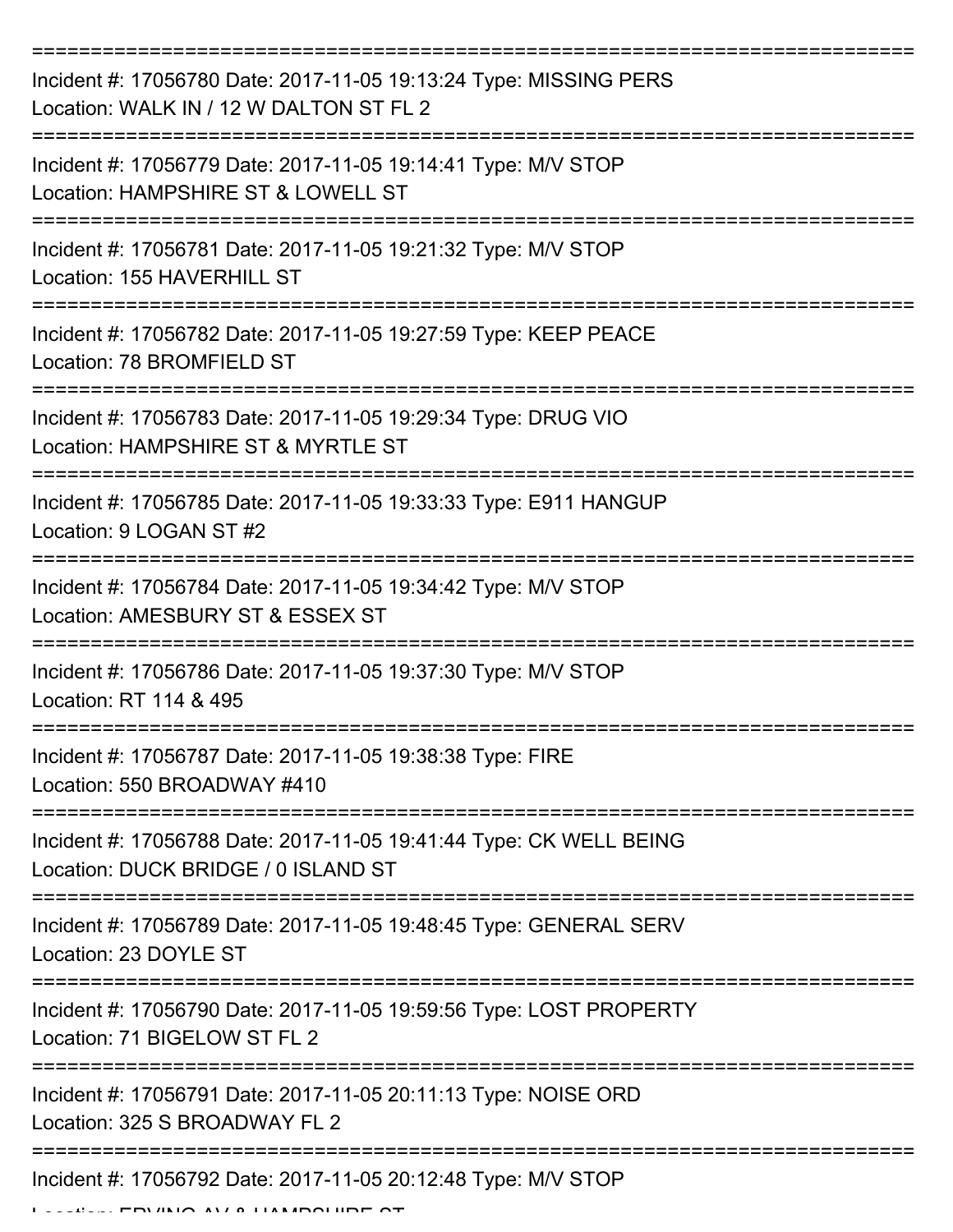| Incident #: 17056793 Date: 2017-11-05 20:50:41 Type: DRUG OVERDOSE<br><b>Location: GREEN &amp; TREMONT</b>     |
|----------------------------------------------------------------------------------------------------------------|
| Incident #: 17056794 Date: 2017-11-05 20:59:13 Type: AUTO ACC/UNK PI<br>Location: BICKNELL TER & RESERVOIR ST  |
| Incident #: 17056795 Date: 2017-11-05 21:01:24 Type: SUS PERS/MV<br>Location: 9 OREGON AV                      |
| Incident #: 17056796 Date: 2017-11-05 21:07:42 Type: DOMESTIC/PAST<br>Location: SUMMER ST & UNION ST           |
| Incident #: 17056797 Date: 2017-11-05 21:28:16 Type: DOMESTIC/PAST<br>Location: 59 TREMONT ST #210             |
| Incident #: 17056798 Date: 2017-11-05 21:38:28 Type: TOW OF M/V<br><b>Location: INMAN ST</b>                   |
| Incident #: 17056799 Date: 2017-11-05 21:54:00 Type: SHOTS FIRED<br>Location: 52 MONMOUTH ST FL 3              |
| Incident #: 17056800 Date: 2017-11-05 22:15:42 Type: DRUG VIO<br>Location: 25 HANCOCK ST                       |
| Incident #: 17056801 Date: 2017-11-05 22:26:12 Type: STOL/MV/PR<br>Location: 421 HIGH ST                       |
| ===================<br>Incident #: 17056802 Date: 2017-11-05 22:45:37 Type: SUS PERS/MV<br>Location: 5 KENT ST |
| Incident #: 17056803 Date: 2017-11-05 22:52:52 Type: M/V STOP<br>Location: BROADWAY & MANCHESTER ST            |
| Incident #: 17056804 Date: 2017-11-05 22:59:00 Type: NOISE ORD<br>Location: MERRIMACK COURTS / MELVIN ST       |
| Incident #: 17056805 Date: 2017-11-05 23:04:06 Type: M/V STOP<br>Location: BROADWAY & CEDAR ST                 |
| Incident #: 17056806 Date: 2017-11-05 23:08:23 Type: ALARM/BURG                                                |

Location: MARIA ALCANTARAS / 530 BROADWAY